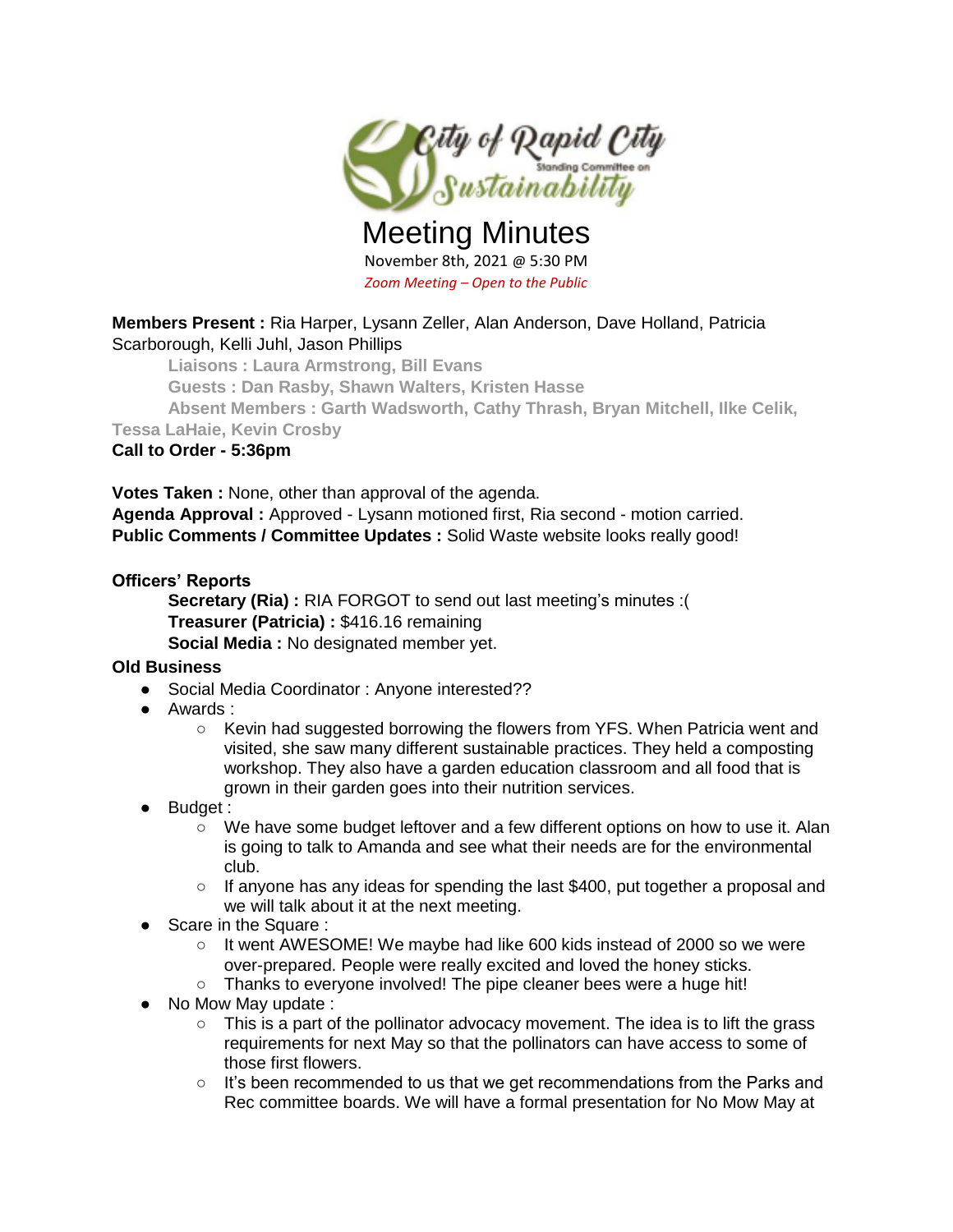some point.

- Because we are Bee City certified, the City has committed to taking certain actions.
- Lysann met with the Urban Wildlife Committee and they are looking at integrating a pest management plan which would go hand in hand with preserving the pollinators.
- If anyone can think of any resistance that this movement would get, please send ideas over to Lysann. She is trying to prepare for all comments that will come forward
- **Jackson Springs Facility Tour:** 
	- We all had a fun time and learned a lot! Feedback was that it was hard to hear. Dave is going to send out an email as an opportunity to add any questions or suggestions and we can use this document and present it to a city official and see what feedback they have for putting some of these ideas to fruition.
- Goodwill Tour :
	- Alan is going to send out a Survey Monkey to see which dates work the best.
- Working more closely with the city on recycling and composting update : No updates
- Earth Dav Ideas :
	- Kelli has sent an email but has not heard back. We had tossed around the idea of Gabe Brown, but his price tag is \$2250 + travel expenses so we are going to start brainstorming some more.
	- Maybe we can do a film festival at the Elks?
- Annual Report to City Council update :
	- $\circ$  The presentation was made at the beginning of the November 1<sup>st</sup> City Council Meeting last week. It seemed to be well-received. Alan, Ria, and Lysann were joint presenters. Garth and Daniel were also in attendance.
- Sustainability Coordinator Position :
	- The job description made it to the Public Works office
	- Kristen has suggested that the Sustainability Coordinator be close to her office (Public Works) and the things that they are working on. She took the job description and modified it to add some Public Works language. It is probably going to make its way to their budget for next year (2023).
		- She's been trying to put some wheels behind sustainability efforts. Going forward, we have to think about where we want to be as a city in five years? Ten years? Then take the resources that are available to make that pathway.
	- $\circ$  Jason is going to look into grants that he thinks would fit into this position. Before, the Solid Waste Sustainability Coordinator wasn't eligible for these grants, but this new position under the city might qualify.
- Member Vacancies :
	- Moving up an alternate would be our next step!
- City Hall Green Roof update : no updates
- Youth City Council : no updates
- Vision Fund : no updates
- WW Mitigation funds : no updates
- CAMP : no updates
- Dark Skies : no updates
- Pollinator Garden : no updates

### **New Business**

● BottleHub ·